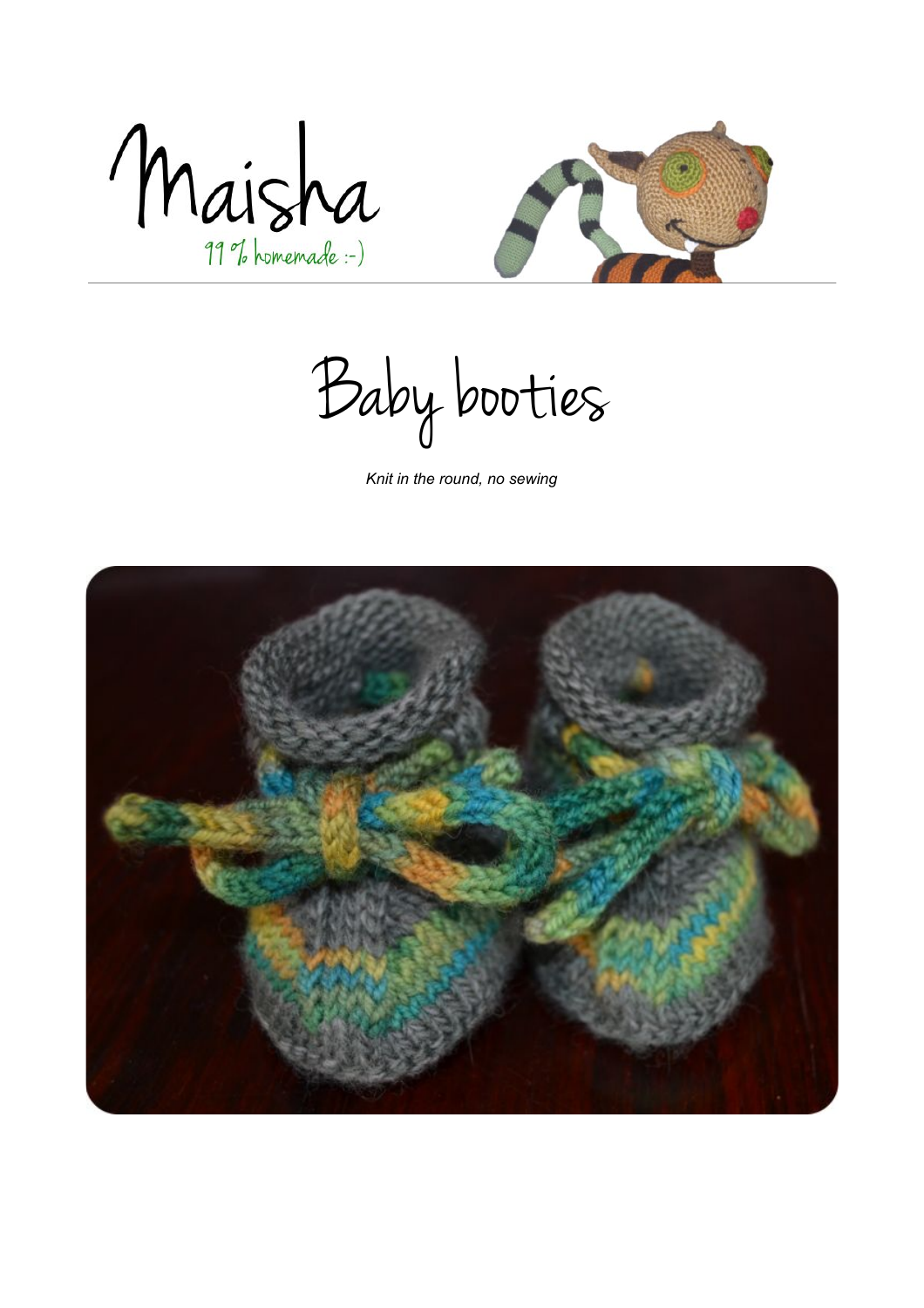I've said it before and I'll say it again – I really hate sewing knitted garments ;-) That's why I came up with these booties when two of my friends were pregnant and I wanted to get them sets of hats and booties for their new babies.

 Once you've mastered the [Turkish cast-on](http://fluffyknitterdeb.blogspot.dk/2005/10/knitting-made-easier-turkish-cast-on.html) and the [magic loop,](http://www.knittinghelp.com/video/play/magic-loop) these booties will take no time at all, and very little yarn :-)

 If you've not learned these wonderful techniques yet, you have two options: practise, practise practise ;-) or see if you can somehow adapt this to double pointed needles. I would go with the first option as these skills will undoubtedly serve you well many, many times :-)

 This pattern is not for a specific size or specifik weight of yarn. You can adapt it to any size by using foot measurements. More on this below.

### Size:

The pattern adapts to all sizes and yarns :-)

You'll need foot measurements in order to knit these. If you don't know the exact length of the foot, you can use these standard measurements:

Preemie: 2 - 3½" (measure if possible)

0-3 months:  $3\frac{1}{4} - 3\frac{3}{4}$ "

3-6 months: 4 - 4½"

6-12 months:  $4\frac{1}{4} - 4\frac{3}{4}$ "

See more sizes at **Bev's chart** (save this link if you make baby gear often!)

If making booties for children who are standing or walking, I recommend giving them a leather sole or making them non-slip using another method.

### Materials:

- Yarn how much depends on the size, but I think you can do it with a 50 g skein no matter what size.
- Circular needle matching yarn weight note that the pattern is written for use with magic loop!
- Wool needle
- Stitch markers, 4
- Scarp yarn to mark beginning or round (easier than using marker)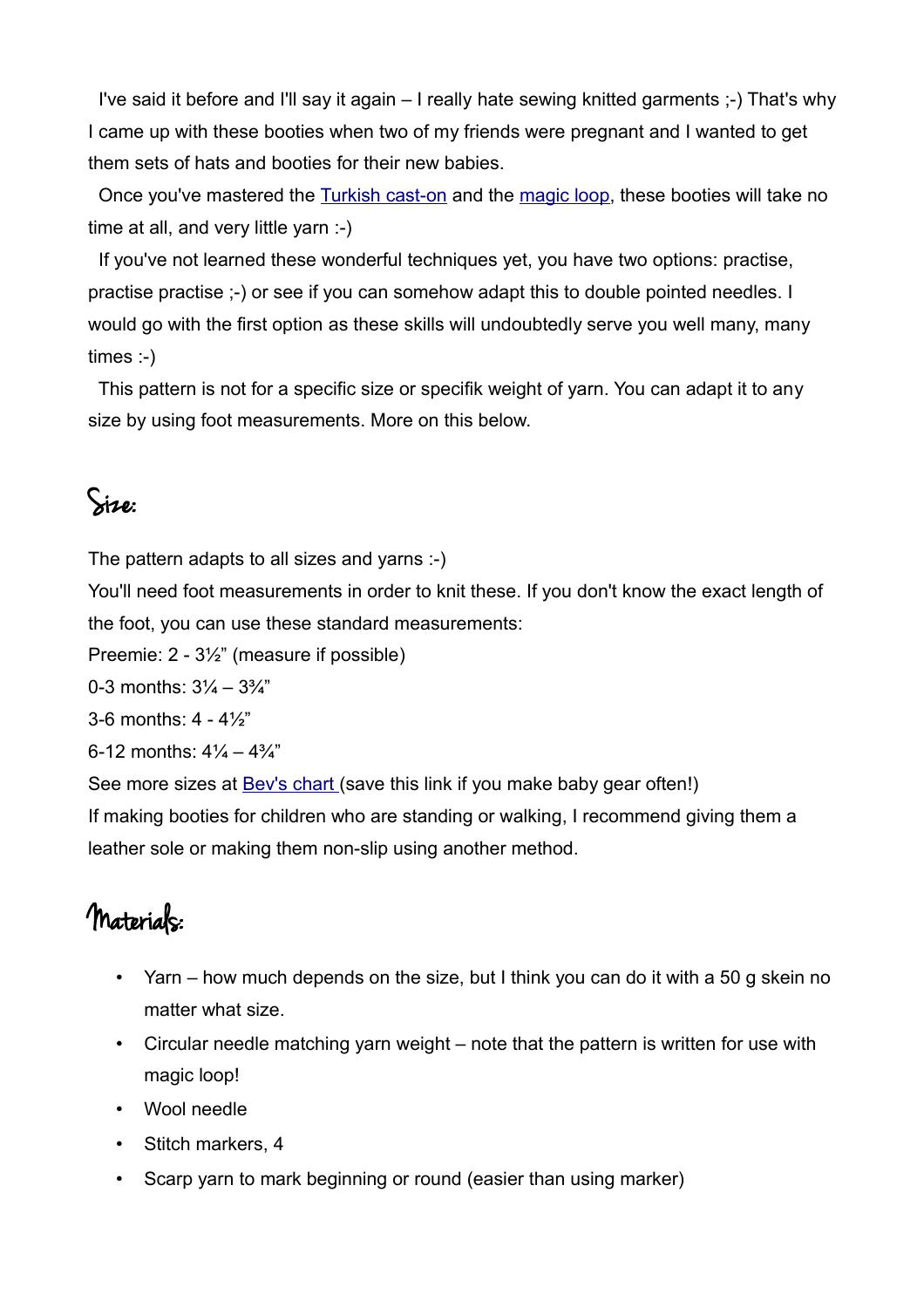Gauge:

Not an issue – you'll just need measurements :-)

# Stitch explanations and techniques:

- $•$  st stitch
- $p -$  purl;  $k -$  knit
- pm place marker; sm slip marker
- yo yarn over; increase that leaves a hole wrap yarn over right needle. Video [here.](http://www.knittinghelp.com/video/play/yarn-over-continental)
- K2tog knit 2 together; **decrease** knit two stitches together as if they were a single stitch. Slants to right. Video [here.](http://www.knittinghelp.com/video/play/knit-2-together-continental)
- SSK slip slip knit; **decrease** slip one stitch, then slip the next. Insert left needle into the front loops of the slipped stitches and knit them together from this position (through the back loops). Slants to left. Video [here.](http://www.knittinghelp.com/video/play/slip-slip-knit-continental)
- M1F increase; from the front, lift loop between stitches with left needle, knit into back of loop. Video [here.](http://www.knittinghelp.com/video/play/make-1-left-continental)
- M1B increase; from the back, lift loop between stitches with left needle, knit into front of loop. Video [here.](http://www.knittinghelp.com/video/play/make-1-right-continental)
- Turkish cast-on; cast-on using 1 or 2 circular needles for knitting in multiple directions. Tutorial [here.](http://fluffyknitterdeb.blogspot.dk/2005/10/knitting-made-easier-turkish-cast-on.html) When doing Turkish cast-on with 2 circulars, I used the needle I am going to be knitting with, and a smaller one. Now that I'm used to this method, I often just use the 1 circular I will be knitting with for the Turkish cast-on.
- Magic loop using a large circular needle instead of double pointed needles. Video [here.](http://www.knittinghelp.com/video/play/magic-loop)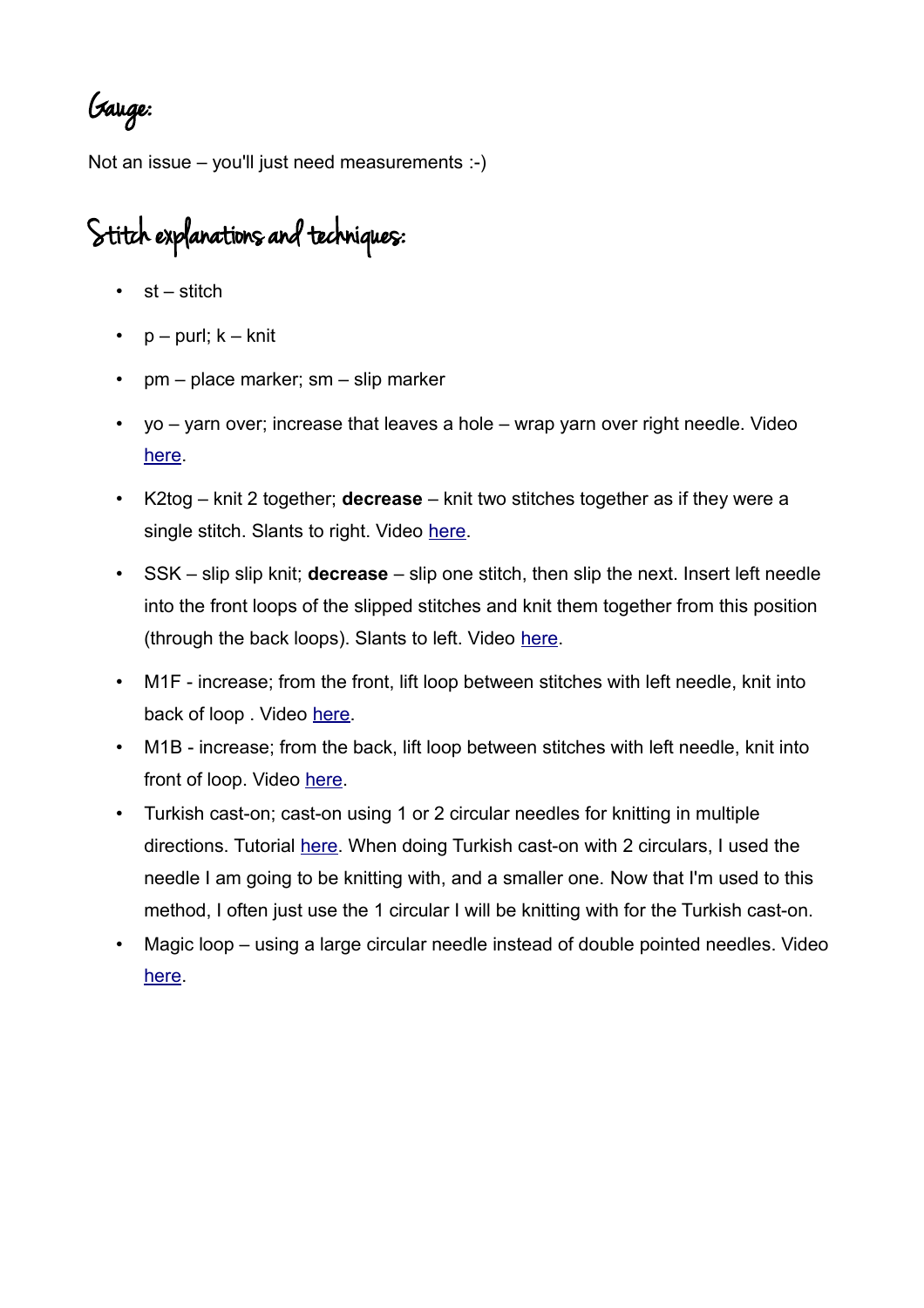## Pattern:

Before you begin, find out how long the sole should be by measuring or using the standard sizes above.

#### **S ole :**

Cast on 20 sts with Turkish cast-on (10 wraps on circulars).



Round 1: k 2, pm, k 7, pm, k 3, pm, k 7, pm, k 1. 20 st. Place scrap yarn to mark beginning of round.

Round 2: k 1, M1B, k 1, sm, M1F, k 6, M1B, k 1, sm, M1F, k 2, M1B, k 1, sm, M1F, k 6,

M1B, k 1, sm, M1F, k 1. 28 st.

Round 3 and all odd rounds: k all sts.

Round 4 and all even rounds: \*k to 1 st before marker, M1B, k 1, sm, M1F\* repeat throughout round.

Continue until the sole is the desired length (measurement + maybe  $\frac{1}{2}$ -1"). End with an odd round (all k, no incs) removing markers. Keep the scrap yarn marking the beginning of the round.

Finish the sole part with a round of purl to make a nice edge.

#### **Edge :**

If you're making booties for a newborn using sock yarn, you should probably do about 4 rounds of k now. .

But if you're knitting with much heavier yarn, you probably won't need to do more than 2 rounds of k or the edge will be too high.

If you're doing a larger bootie with thin yarn, you might need to do 6-8 rounds of k. Go ahead and try to see what will fit.

During the last round, place 2 markers: k to 2 sts before middle of round (let's say you have 56 sts – then k 27), pm, k 2, pm, k to end of round.

#### **Top :**

K to 2 st before marker, k2tog, k2, ssk, k to end of round.